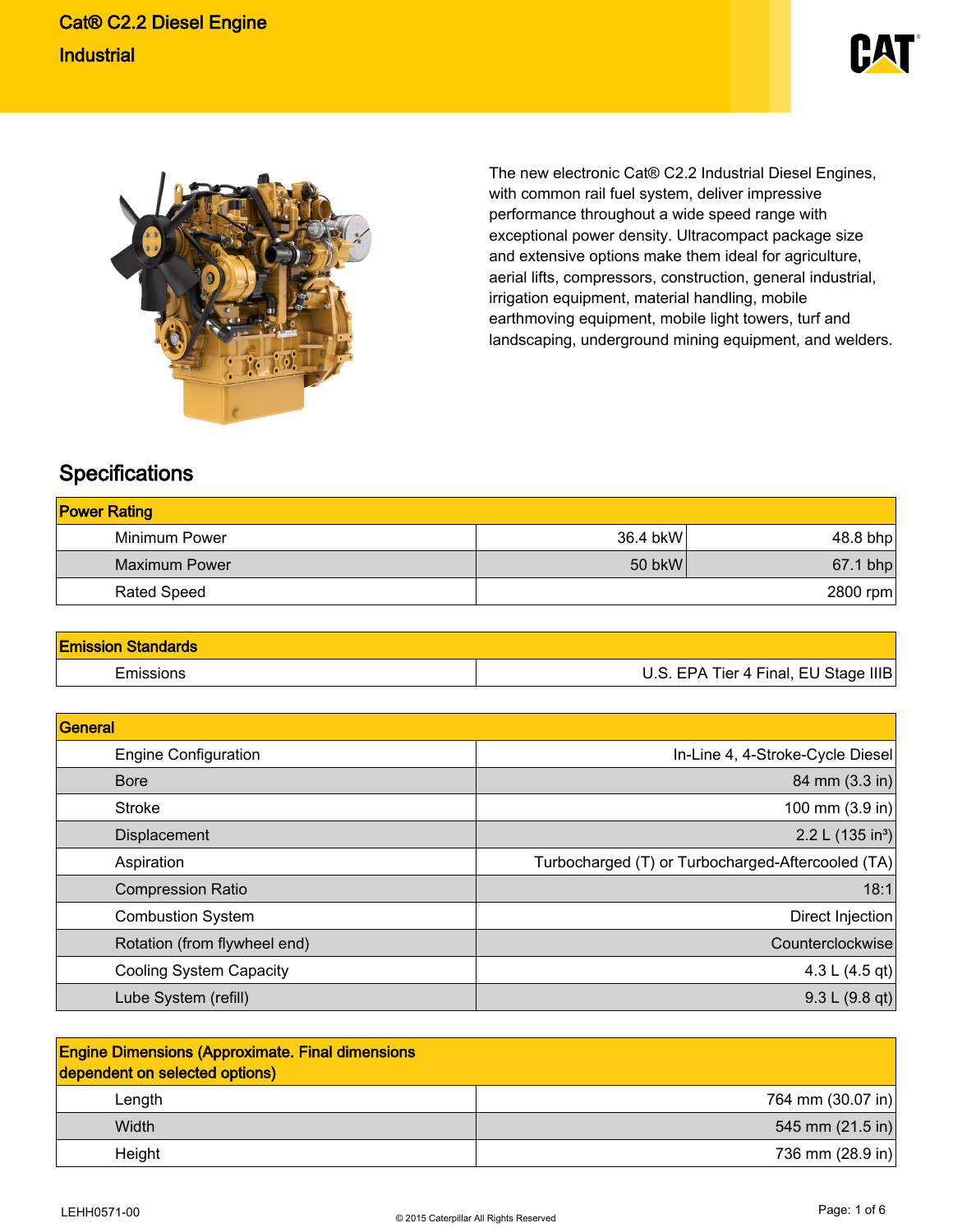# Cat® C2.2 Diesel Engine

## **Industrial**



| Weight - Net Dry (Basic Operating Engine Without<br>Optional Attachments) | 230 kg (507 lbs) |
|---------------------------------------------------------------------------|------------------|
|                                                                           |                  |

| <b>Aftertreatment Dimensions (Approximate. Final dimensions</b><br>dependent on selected options) |                           |
|---------------------------------------------------------------------------------------------------|---------------------------|
| Length                                                                                            | 408.4 mm (16.07 in)       |
| Weight                                                                                            | 5.8 kg (12.79 lb)         |
| <b>Diameter</b>                                                                                   | 155 mm $(6.1 \text{ in})$ |

## Benefits And Features

#### Emissions

Meets U.S. EPA Tier 4 Final, EU Stage IIIB emission standards.

### Reliable, Quiet and Durable Power

World-class manufacturing capability and processes coupled with proven core engine designs assure reliability, quiet operation, and many hours of productive life.

#### High Performance

Substantial torque rise delivers impressive performance throughout a wide speed range while maintaining low operating costs.

#### Fuel Efficiency

Fuel consumption optimized to match operating cycles of a wide range of equipment and applications while maintaining low operating costs.

### Broad Application Range

Industry leading ratings and options for compact construction equipment, material handling, and other industrial applications. The engine is designed to require no special training or operation, which makes it particularly suitable for machines that are used in rental fleets.

### Package Size

Ultra-compact package size and high power density ensures ease of installation. It also allows machine manufacturers to develop smaller machines, with low weight for transport, tight turning circles for productivity, and good sight lines for safety.

#### Low Cost Maintenance

Single-side servicing improves ease of maintenance and simplifies the servicing routine. Standard 500 hour service intervals.

### **Quality**

Every Cat engine is manufactured to stringent quality standards in order to assure customer satisfaction.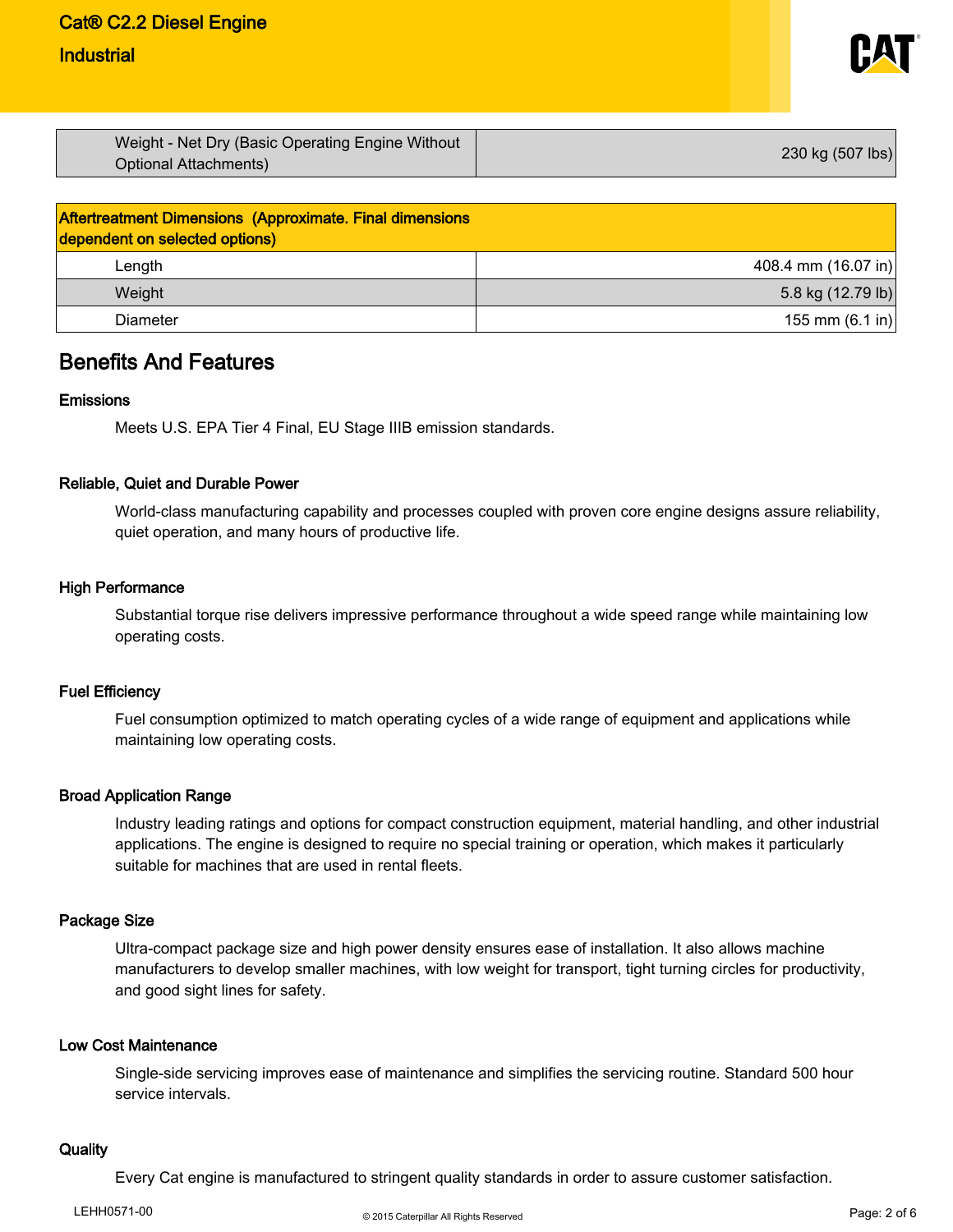

#### World-class Product Support Offered Through Global Cat Dealer Network

- Scheduled maintenance, including S•O•S<sup>SM</sup> sample
- ƕ Customer Support Agreements (CSA)
- ƕ Caterpillar Extended Service Coverage (ESC)
- Superior dealer service network
- Extended dealer service network through the Cat Industrial Service Distributor (ISD) program

#### Tier 4 Final, Stage IIIB Aftertreatment Features

Regeneration Free. The Diesel Oxidation Catalyst (DOC) technology provides customers with an aftertreatment solution that is as compact as possible. The aftertreatment is regeneration-free, providing a seamless operation throughout the work cycle. Mounting. Mounted on-engine, as standard. This will provide the simplest installation and the lowest total cost for the equipment manufacturer. An off-engine option will be offered for some equipment.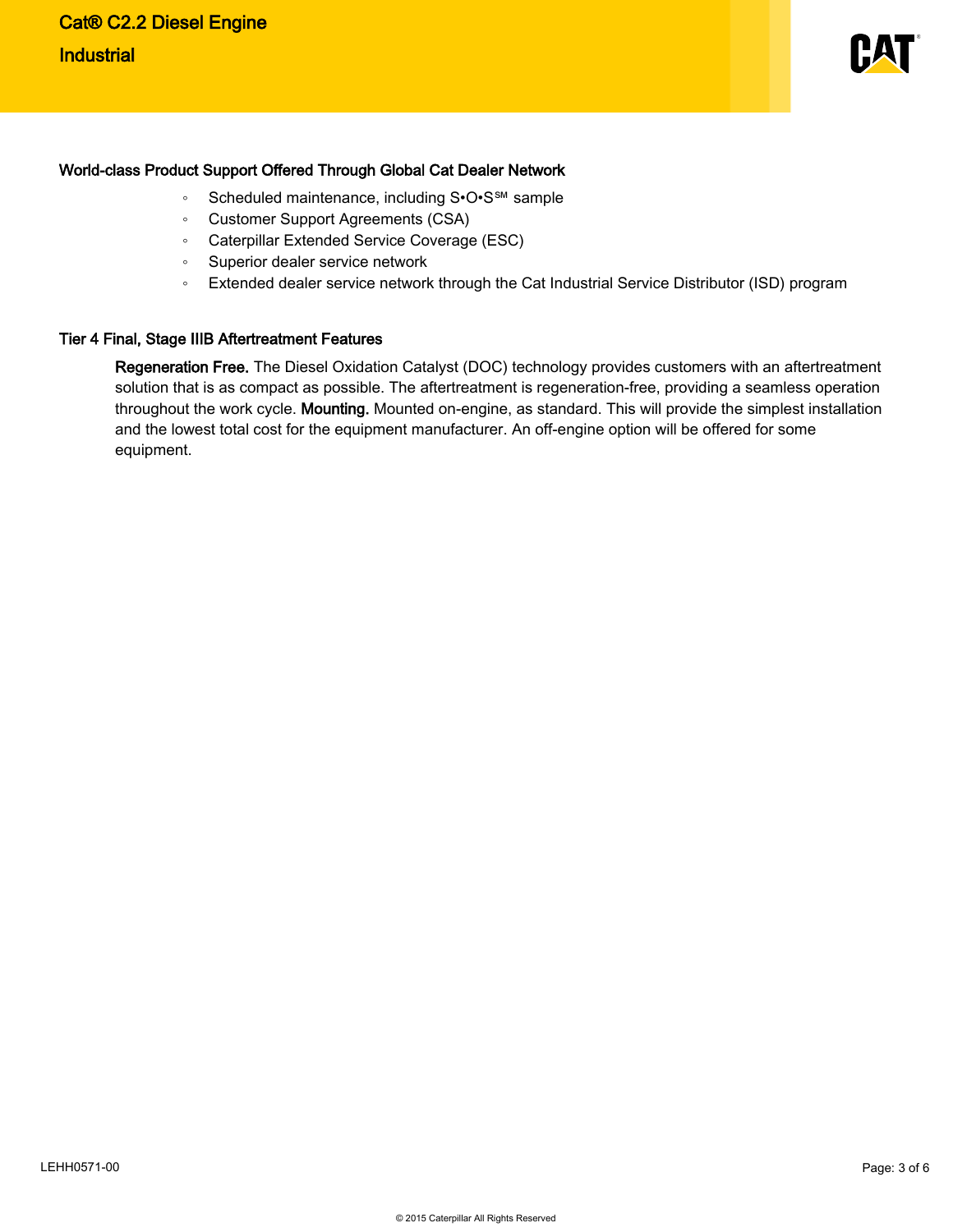

## Standard Equipment

### Control System

- Alternator 12 volt 85 amp
- Starter motor 12 volt
- Glow plug starting aid, delivers heat directly to cylinder for best starting performance in cold weather
- Electronic control unit chassis mounted
- Flexible and configurable software features and well supported SAE J1939 CAN bus enables highly integrated machines
- Wiring harness connectors and sensors are waterproof and designed to withstand harsh off-highway environments

### Flywheels and Flywheel Housing

- SAE No. 4 standard flywheel housing
- Choice of flywheel weight and bolting pattern to accommodate a range of industry-standard hydraulic pumps and transmissions

### Fuel System

- 2000 bar high-pressure common rail system
- Proprietary fuel filters to ensure engine protection through correct service procedures, along with water-infuel detection, ensures maximum machine up-time for the operator

### Lube System

- Alternative oil fillers
- Spin-on lube oil filter

### Power Take Off (PTO)

SAE A PTO drive

### **General**

- Cast iron engine block
- Cast iron exhaust manifold
- Gradeability 35° continuous
- Paint: Cat yellow

### U.S. EPA Tier 4 Final, EU Stage IIIB Aftertreatment/Clean Emissions Control Equipment

• Diesel Oxidation Catalyst (DOC)

The International System of Units (SI) is used in this publication. CAT, CATERPILLAR, their respective logos, ADEM, EUI, S•O•S, "Caterpillar Yellow" and the "Power Edge" trade dress, as well as corporate and product identity used herein, are trademarks of Caterpillar and may not be used without permission.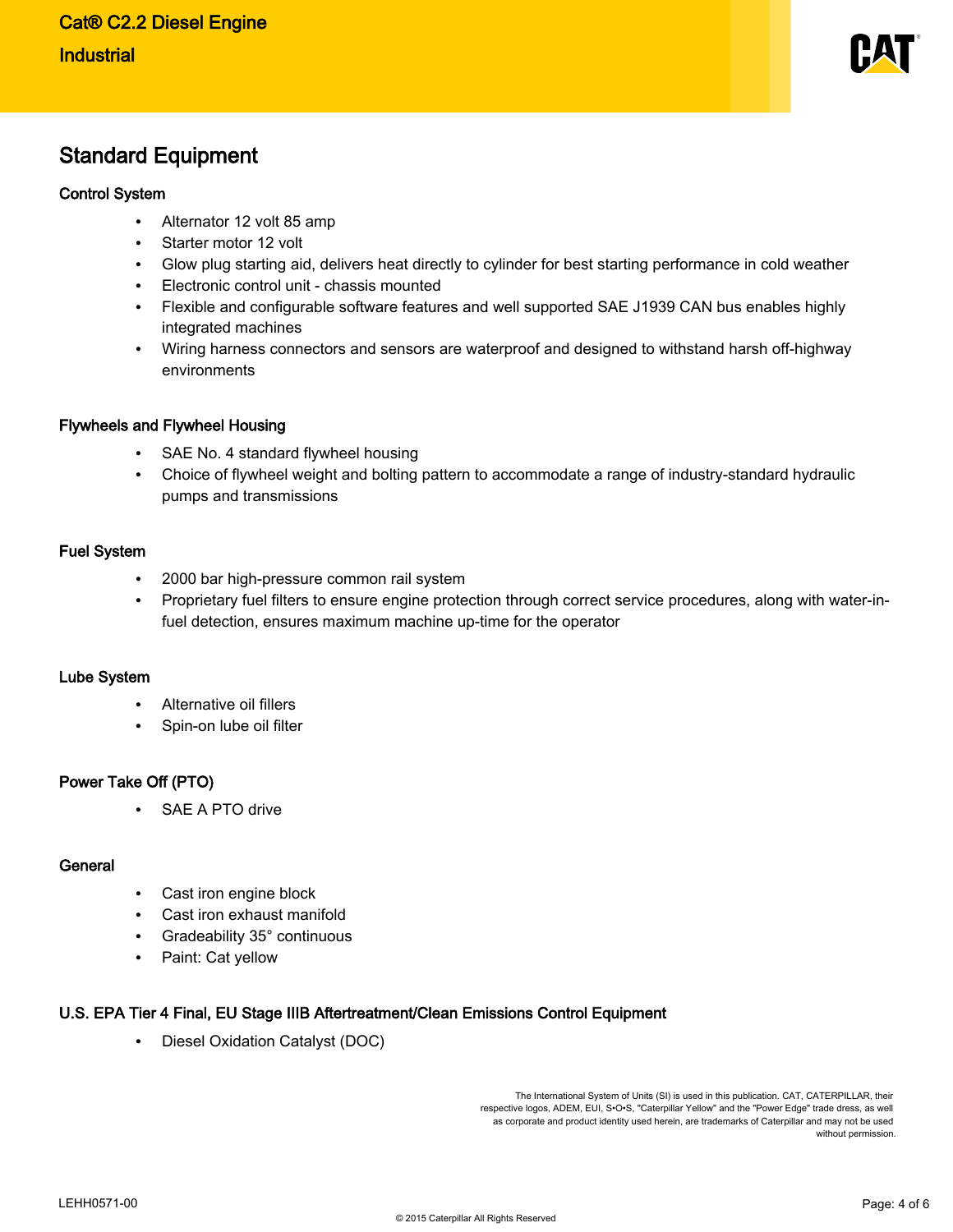

# **Performance Data – Preliminary**

**Turbocharged Aftercooled – 2800 rpm 50 bkW/67.1 bhp**

> **Peak Power bhp**

1800 39.2 52.5 208 153

**Peak Torque N•m**

**Peak Torque lb-ft**

|               |     |     |      |      |      |      |      |                         | Rated Speed @ 2800 rpm |      |      |      |     |          |
|---------------|-----|-----|------|------|------|------|------|-------------------------|------------------------|------|------|------|-----|----------|
|               | 200 |     |      |      |      |      |      |                         |                        |      |      |      | 125 |          |
| Torque<br>N•m | 180 |     |      |      |      |      |      |                         |                        |      |      |      | 111 |          |
|               | 160 |     |      |      |      |      |      |                         |                        |      |      |      | 96  | $b - ft$ |
|               | 140 |     |      |      |      |      |      |                         |                        |      |      |      | 81  |          |
|               |     |     |      |      |      |      |      |                         |                        |      |      |      |     |          |
|               | 50  |     |      |      |      |      |      |                         |                        |      |      |      | 67  |          |
|               | 40  |     |      |      |      |      |      |                         |                        |      |      |      | 54  |          |
| Power<br>bkW  | 30  |     |      |      |      |      |      |                         |                        |      |      |      | 40  | php      |
|               | 20  |     |      |      |      |      |      |                         |                        |      |      |      | 27  |          |
|               | 10  | 800 | 1000 | 1200 | 1400 | 1600 | 1800 | 2000                    | 2200                   | 2400 | 2600 | 2800 | 13  |          |
|               |     |     |      |      |      |      |      | <b>Engine Speed rpm</b> |                        |      |      |      |     |          |

### **Turbocharged – 2800 rpm 36.4 bkW/48.8 bhp**

**Speed rpm**

**Peak Rating bkW**

| <b>Speed</b><br>rpm | <b>Peak</b><br><b>Rating</b><br>bkW | <b>Peak</b><br><b>Power</b><br>bhp | <b>Peak</b><br><b>Torque</b><br>$N \cdot m$ | <b>Peak</b><br><b>Torque</b><br>Ib-ft |
|---------------------|-------------------------------------|------------------------------------|---------------------------------------------|---------------------------------------|
| 1800                | 31.1                                | 41.7                               | 165.0                                       | 122                                   |